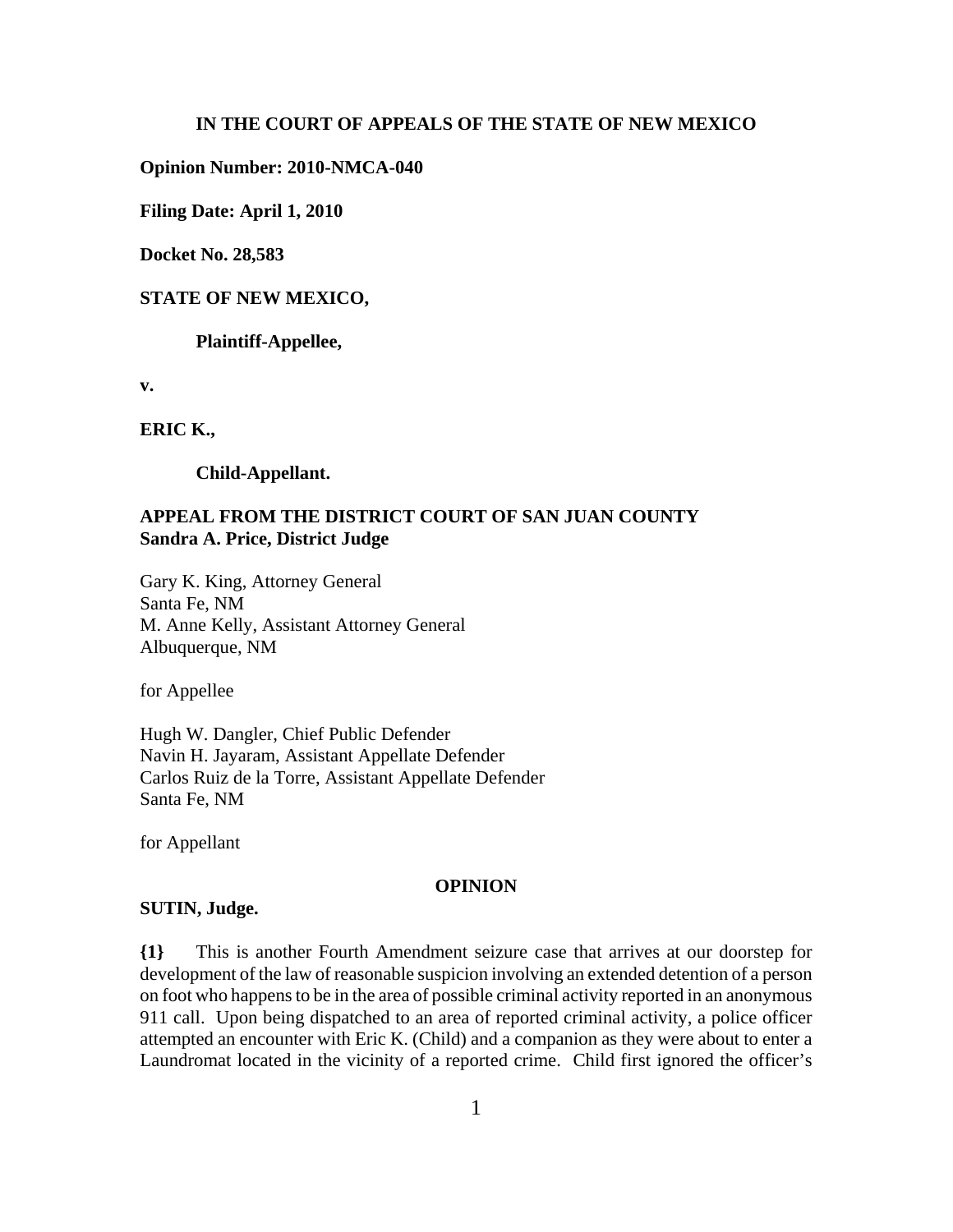summon and entered the Laundromat but then complied upon the officer's second summon, after which the officer on more than one occasion told Child to remove his hands from the pockets of his jacket. After Child's hands were out of his jacket pockets, the officer noticed something about the pockets that indicated to the officer that Child may have a weapon. The officer conducted a patdown and discovered drug paraphernalia, drugs, and a weapon. After he was arrested and charged, Child sought suppression of the evidence on the ground he was seized without the requisite reasonable suspicion. The district court denied Child's motion to suppress as to the weapon and the drug paraphernalia. We reverse.

# **BACKGROUND**

**{2}** A 911 caller who identified himself as Johnny Smith reported that someone, referred to in the conversation with dispatch as "she," pulled a gun and took his money apparently during a drug transaction in the vicinity of Tibbetts Middle School in Farmington, New Mexico. When the 911 call was suddenly dropped, dispatch called the reporting party back asking for Johnny Smith, and a female named "Keisha Red" answered, indicated that she was talking on a cell phone, and stated that "There's no Johnny here" and that "[h]e left walking down the street."

**{3}** The dispatcher relayed information to Officer Mark Gaines. The information relayed was that there was an "armed subject" in the area of the school and named "Johnny Smith" as the party who reported to dispatch that someone just pulled a gun on him when "buying Code 12." The dispatcher did not mention that the reporting party indicated that the assailant was female. The officer testified that he had no other description of the 911 caller, had no description of the person with the gun, and did not have a specific location where the reported incident occurred when he proceeded to the area. It was mid-afternoon on a day when the school was closed for Christmas break.

**{4}** Approximately two blocks from the school, Officer Gaines observed two males walking toward the back door of a Laundromat. There were a few other people in the Laundromat parking lot but "nobody walking." The officer was looking for people on foot "that could be a danger." The officer was concerned about community safety given the report that someone had pulled a gun on someone, and the officer intended to ask the two males if they knew anything about what had happened, to see if they had heard or seen anything, and to ascertain if they might be a suspect. The two looked "a little bit nervous" to the officer, and he decided to contact them without really knowing "where it was gonna go at that point."

**{5}** When they saw the officer, the two persons moved quickly to the Laundromat, whereupon the officer hollered for them to talk to him. One of the two persons, Child, darted quickly into the Laundromat; his companion, whom Child testified was his cousin, approached the officer. The officer "yelled-hollered-asked" Child to come out and to come over to talk to the officer, and Child came out of the Laundromat. The officer saw nothing incriminating in the conduct of the two at this point.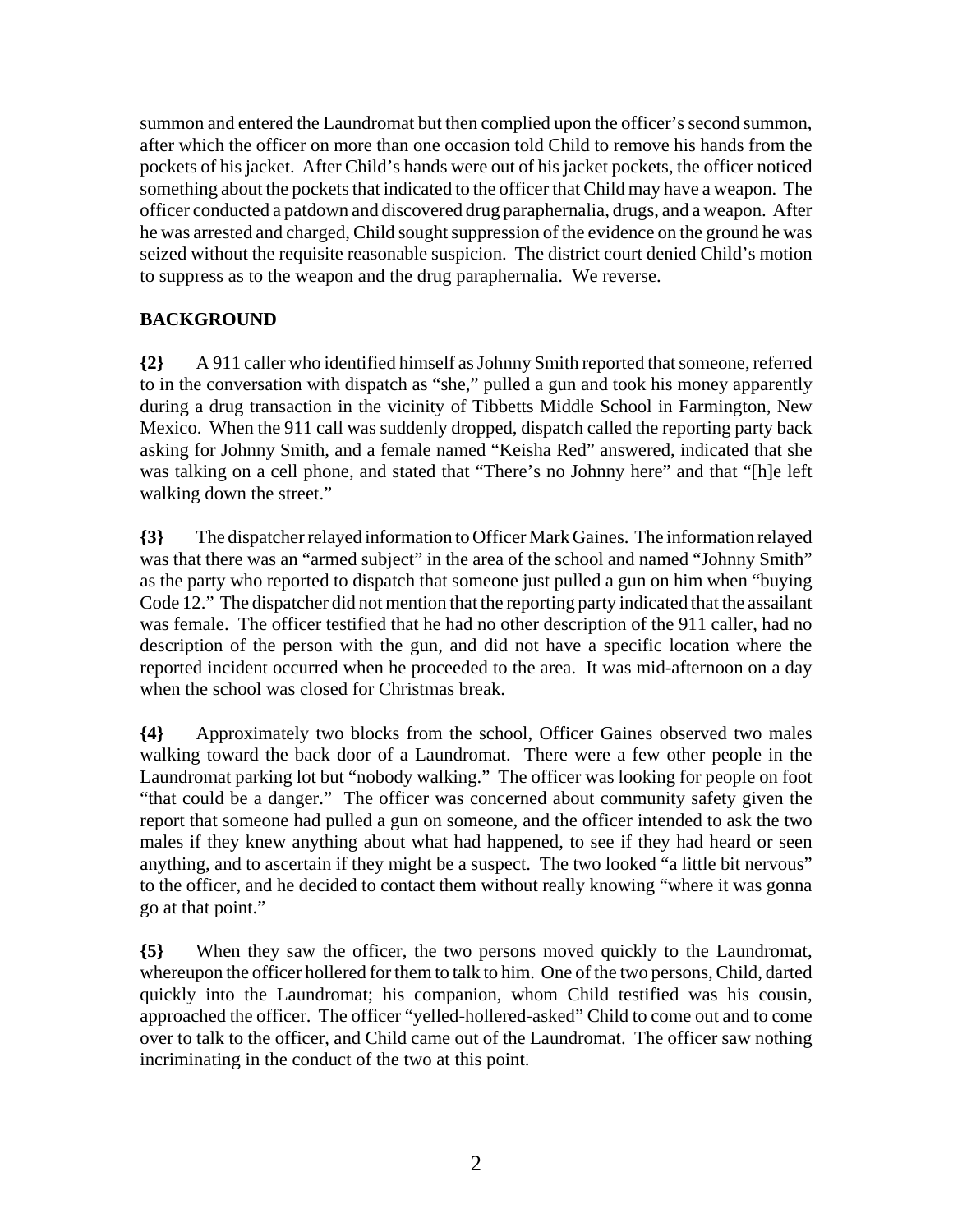**{6}** In answer to the State's question whether he saw anything in Child's behavior that he thought was suspicious, the officer testified that "it was a little strange that as . . . they were on the south side of the Laundromat approaching the Laundromat from the east, . . . as I pulled up . . . coming from the west toward<sup>[]</sup> the east, they saw me [and] they began immediately walking to the back of the Laundromat. . . . Nothing real suspicious at that time but it is one of those things that makes you say well maybe I should talk to these people. .

. . Nothing incriminating, but possibly suspicious." The officer nevertheless thought Child "appeared to be acting nervous initially just by running" into the Laundromat and that Child appeared "a little more nervous" as the officer began talking to him, which added to the officer's suspicions. Because Child and his companion had their hands in the pockets of their jackets, for safety the officer asked them both to show their hands. The companion complied, but Child did not, and the officer started to wonder why Child was not pulling his hands out of his pockets. Officer Gaines again asked Child to pull his hands out but Child pulled out only his left hand, which seemed strange to the officer. The officer took a step closer to Child, and Child immediately took his right hand out. The officer noticed that the right side of Child's jacket was hanging lower than the other side, indicating something heavy in the front jacket pocket.

**{7}** For his safety, the officer approached Child and patted the pocket for a weapon and he immediately recognized what he knew was a revolver in the jacket pocket. He asked Child what was in the pocket; Child began stuttering and could not answer. The officer pulled out the revolver and continued a patdown for any additional weapons. During the continued patdown, a large glass pipe which the officer recognized as a marijuana pipe fell out of Child's pocket. The officer asked Child where the drugs were, and Child said they were in his front pants pocket. The officer asked if he could retrieve them and he pulled marijuana from Child's pants pocket.

**{8}** The State filed a petition alleging that Child was a delinquent child and charging Child with unlawful possession of a handgun by a person less than nineteen years, possession of marijuana one ounce or less, and use or possession of drug paraphernalia. Child moved to suppress the evidence obtained from the search. Child asserted that the officer had no legal basis on which to stop him and that the patdown search was a direct result of an illegal seizure.

**{9}** In its response, the State argued that the officer did not need reasonable suspicion to stop Child and to frisk him. The State also argued that the officer had reasonable and individualized suspicion based on the facts that "[t]he juveniles were in the area where a crime had been reported and they ran from Officer Gaines when Officer Gaines tried to approach them." Somewhat differently, in the hearing on the motion to suppress, the State argued that the officer had reasonable suspicion to stop Child based on the information the officer had been given by dispatch, and he had reasonable suspicion to conduct a patdown for weapons based on Child's nervous, evasive, and suspicious behavior.

**{10}** Child testified at the suppression hearing. He stated that he was playing X-Box at his brother-in-law's house. He was waiting for his mother to pick him up. His mother did not arrive, and Child and his cousin walked to the Laundromat to call Child's mother from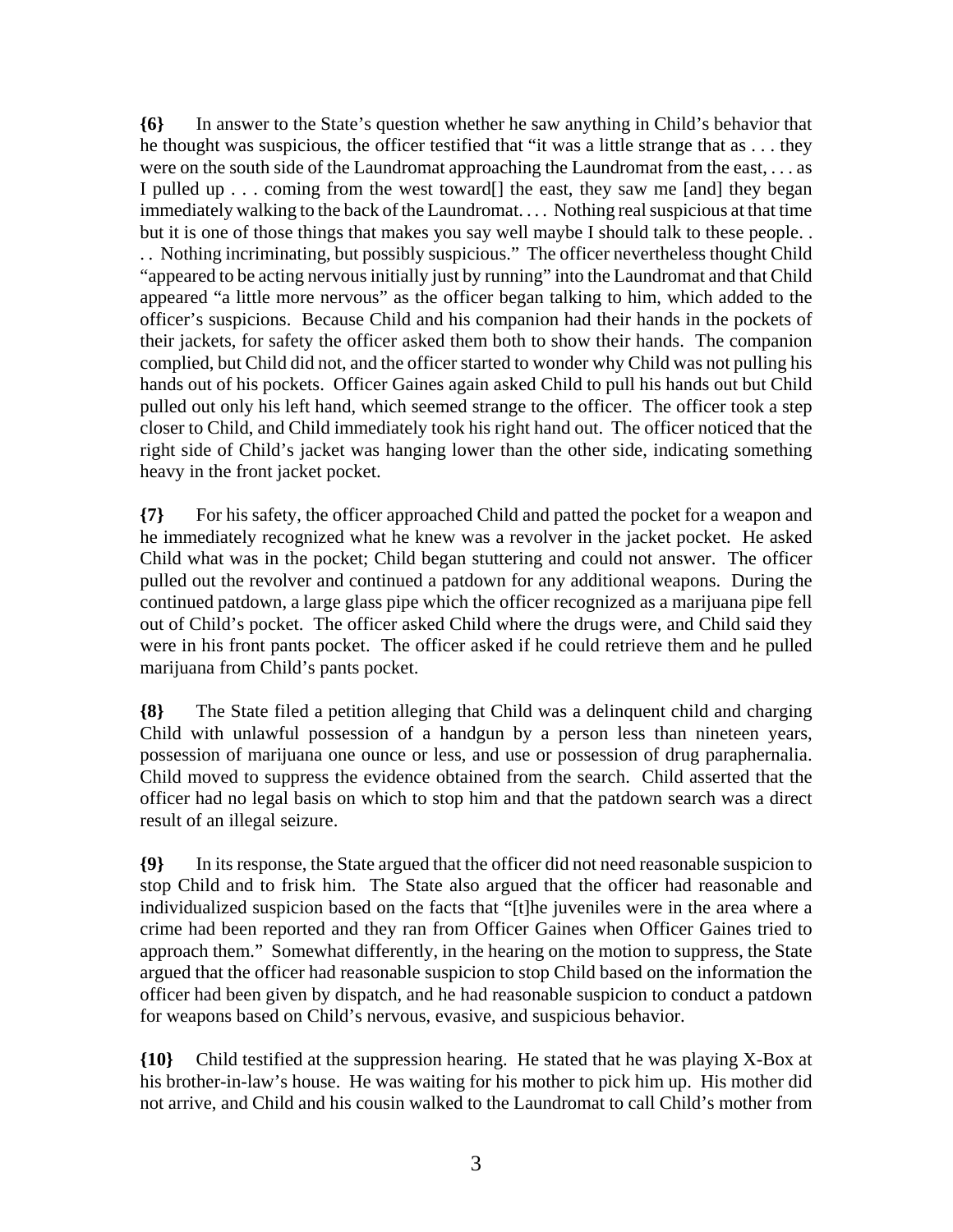a pay phone to come pick him up. The phone was in the back of the Laundromat, and Child typically entered the Laundromat at that location. He did not see the police until he walked out of the Laundromat. Upon exiting the building, Child saw three police cars in front of the building. Child said he was not asked any investigative questions before Officer Gaines patted him down and discovered the revolver, marijuana, and marijuana pipe. In rebuttal testimony, Officer Gaines testified that he was the only officer at the Laundromat until after he retrieved the gun from Child's pocket.

**{11}** Following the testimony and counsel's argument at the hearing on Child's motion to suppress, the court indicated that the officer's initial contact with Child was appropriate and justified based first on the report of a gun in the area and based also on having observed Child and the other person as the only people walking in the area followed by Child's evasive behavior upon seeing the officer. The court stated that the patdown was reasonable considering Child's continued evasive behavior in refusing to show his hands combined with the officer's observation of Child's jacket hanging low after Child did finally remove both hands.

**{12}** Following the hearing, Child agreed to admit to the charge of use or possession of drug paraphernalia, reserving his right to appeal the court's decision on his motion to suppress. Not long afterward, Child filed a motion to reconsider. In his motion, Child discussed circumstances relating to the 911 call, particularly stressing the fact that the call was from an anonymous caller who identified a female as the person who pulled the gun on him and arguing that the information in the call was insufficient for the police to suspect Child was involved in the incident. Child also argued that "Officer Gaines' investigatory seizure of the Child, after merely observing . . . Child quickly enter the rear entrance of the Laundromat was not enough to establish reasonable suspicion that . . . Child was or had been engaging in any criminal activity."

**{13}** The court did not enter written findings of fact or a written order denying Child's motion to suppress or motion for reconsideration. Within several days, the court entered a judgment and disposition in which the court stated that Child had been adjudicated on the day of the suppression hearing of use or possession of drug paraphernalia. The court placed Child on probation for an indeterminate period of time not to exceed two years. Child's specific assertion of error on appeal is that the officer did not have reasonable, articulable suspicion of criminal activity to justify his seizure, and therefore, the evidence ultimately obtained pursuant to the unlawful seizure had to be suppressed.

# **STANDARD OF REVIEW**

**{14}** When we review a court's denial of a motion to suppress, "[w]e view the facts in the manner most favorable to the prevailing party and defer to the district court's findings of fact if substantial evidence exists to support those findings." *State v. Urioste*, 2002-NMSC-023, ¶ 6, 132 N.M. 592, 52 P.3d 964. "All reasonable inferences in support of the district court's decision will be indulged in, and all inferences or evidence to the contrary will be disregarded." *State v. Jason L.*, 2000-NMSC-018, ¶ 10, 129 N.M. 119, 2 P.3d 856 (alterations omitted) (internal quotation marks and citation omitted). When a seizure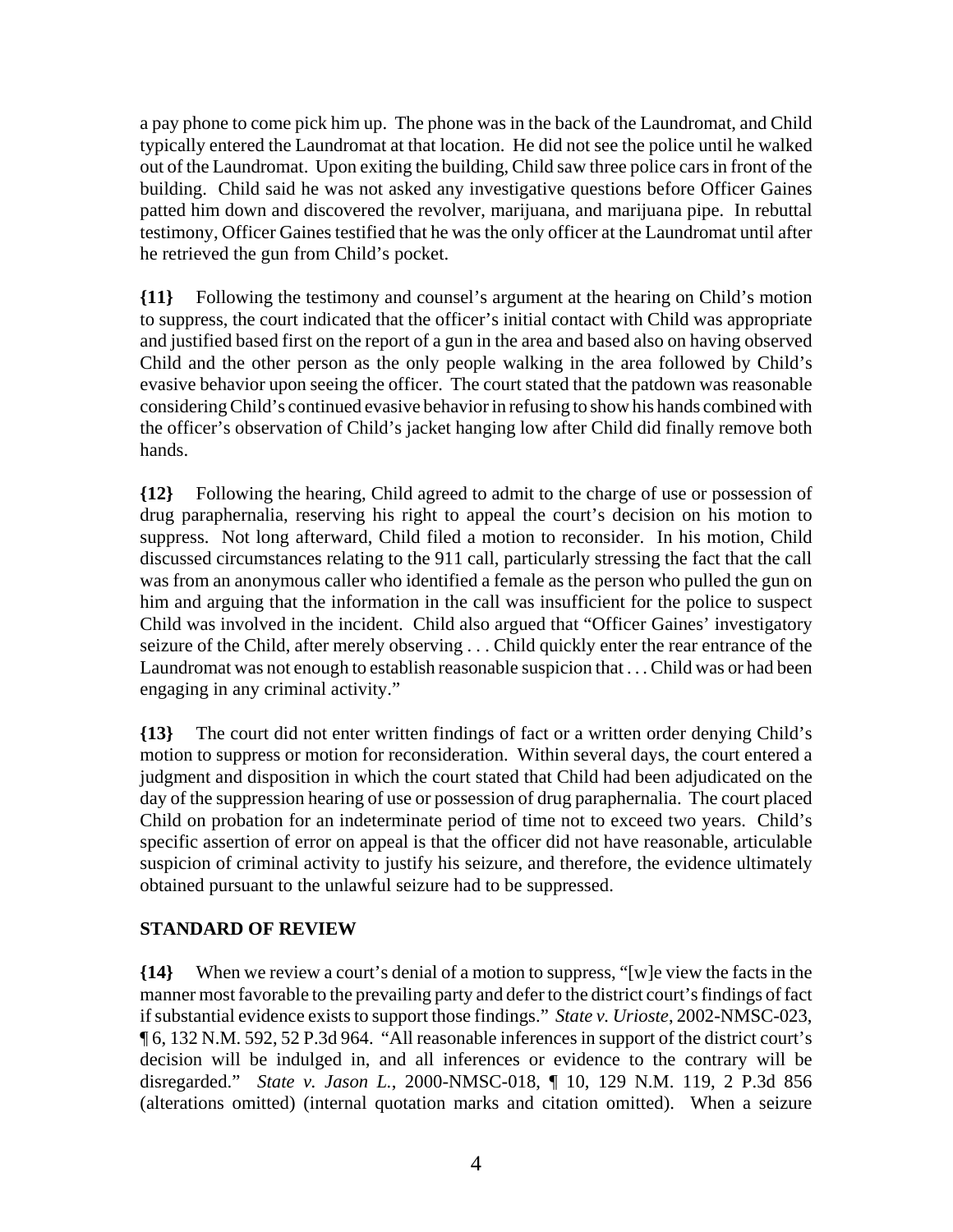occurred and whether it was based on reasonable suspicion are mixed questions of fact and law because they involve the mixture of facts and evaluative judgments. *See State v. Attaway*, 117 N.M. 141, 145-46, 870 P.2d 103, 107-08 (1994) (concluding that the mixed question of exigent circumstances should be subject to de novo review as a question of law). We review those questions de novo. *Id.*; *Urioste*, 2002-NMSC-023, ¶ 6 (indicating that search and seizure issues and determinations of reasonable suspicion are mixed questions of fact and law that should be reviewed de novo).

## **DISCUSSION**

**{15}** There is no issue in this case regarding whether Child was seized under the Fourth Amendment to the United States Constitution or under article II, section 10 of the New Mexico Constitution. The first task at hand is to attempt to determine at what point Child was seized and then to attempt to determine whether the seizure was supported by reasonable suspicion and was lawful. "Reasonable suspicion must exist at the inception of the seizure." *State v. Garcia*, 2009-NMSC-046, ¶ 43, 147 N.M. 134, 217 P.3d 1032 (internal quotation marks and citation omitted).

**{16}** In his briefs, Child attempts to transfer or expand the reasonable-suspicion requirement from the individual officer to "the police" and to the dispatcher in arguing that "[t]he police would only possess the reasonable suspicion to investigate one female, not two males," emphasizing that the dispatch operator did not tell the officer that a female had pulled a gun, and that "the focus should be on whether the dispatch operator had reasonable suspicion to tell the officers that 'someone' had pulled . . . a gun on Johnny Smith." We reject Child's argument that the dispatcher or that the police, generally based on what the dispatcher was told, had to have articulable, reasonable suspicion to sustain Officer Gaines' seizure of Child. Child provides no authority for such an argument, we will not attempt to research the point for Child, and we will not consider it. *In re Adoption of Doe*, 100 N.M. 764, 765, 676 P.2d 1329, 1330 (1984) (stating that an appellate court will not consider an issue if no authority is cited in support of that issue). Furthermore, at oral argument in this case, defense counsel, who replaced counsel who wrote Child's appellate briefs, abandoned the foregoing expansive view of the reasonable-suspicion requirement.

**{17}** Child appears to assert that Officer Gaines had a too-limited amount of information from dispatch to approach Child just based on Child's proximity to the school. Child points out that the officer was told only that "someone" had pulled a gun on the caller in the area of the school while the caller was trying to buy drugs. Thus, Child appears to argue that the 911 call was somehow legally insufficient to permit the officer to initiate contact with Child to ask questions.

**{18}** We reject this argument as well. Under the circumstances, we see no basis on which to hold that Officer Gaines had no lawful basis on which to even initiate a generalized investigation of the reported criminal activity by attempting to talk to Child. A more accurate or detailed statement from the dispatch operator regarding the gender of the person with the gun might have caused Officer Gaines to ignore Child and his companion. Notwithstanding this poor communication, however, based on the information he received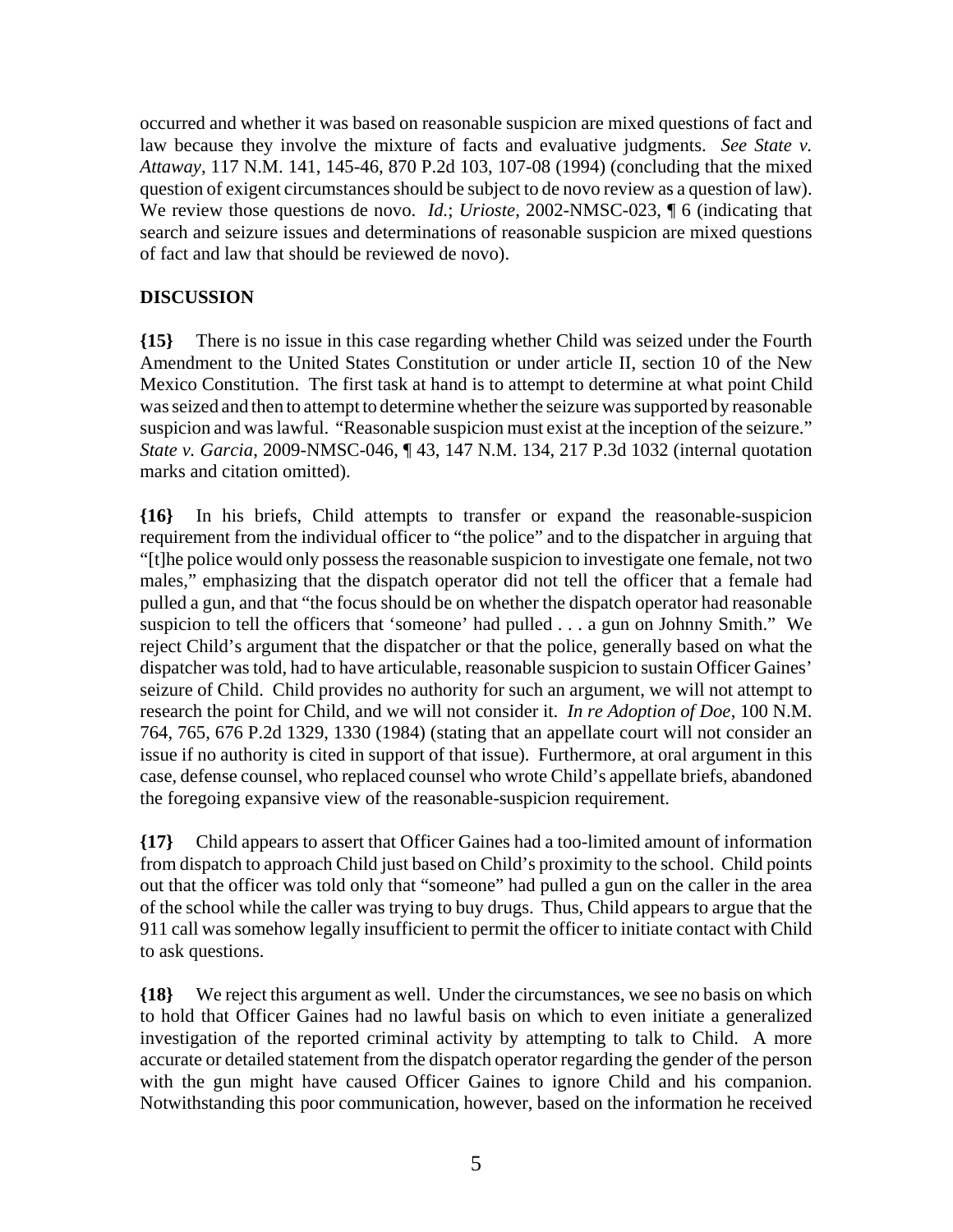from dispatch, Officer Gaines lawfully could approach individuals walking in the Tibbetts school area, including Child and his companion, to ascertain if they would answer questions in regard to the reported criminal activity without first having articulable, reasonable suspicion that the individuals had been engaged in the reported criminal activity. *See Jason L.*, 2000-NMSC-018, ¶ 14 ("The police do not need any justification to approach a person and ask that individual questions; however, the officer may not convey a message that compliance with their requests is required." (internal quotation marks and citation omitted)); *see also State v. Gutierrez*, 2007-NMSC-033, ¶ 32, 142 N.M. 1, 162 P.3d 156 ("Courts have consistently recognized that law enforcement officers do not violate the Fourth Amendment by merely approaching an individual on the street or in another public place, by asking him if he is willing to answer some questions, by putting questions to him if the person is willing to listen." (internal quotation marks and citation omitted)). An investigatory stop and seizure does not occur from such an approach as long as (1) the officer does not convey a message that compliance with his request is required, or (2) the circumstances do not cause a reasonable individual to believe that he was not free to refuse compliance and to disengage or leave. *Jason L.*, 2000-NMSC-018, ¶¶ 14-15.

**{19}** We turn to the question of when Child was seized. In oral argument, Child argued that he was seized when the officer called for him to come out of the Laundromat, but if not at that point, then when the officer asked or told Child to take his hands out of his pockets. The district court appears to have determined that Child was seized when the officer asked Child to show his hands, and to have reasoned and concluded that, on balance, based on what the officer was told by dispatch, what he saw, and the expressed concern for his own and community safety, the officer lawfully required the show of hands. The court felt the officer's actions were appropriate and justified because a weapon was allegedly involved in the reported criminal activity occurring only minutes before the officer encountered Child in the same general area as the location of the reported activity, because Child and his companion were the only people the officer saw walking in the area, and because Child evasively moved toward the Laundromat when he saw the police.

**{20}** In deciding this question, we see no need to decide whether a seizure occurred at the point the officer asked or told Child to come out of the Laundromat. We determine, under the facts and arguments presented in this appeal and based on how we read our case law, that the officer's request or command that Child take his hands out of his pockets constituted a seizure. At that point and by that request, the officer made a show of authority such that any reasonable person in Child's circumstance would not have felt free to refuse compliance and to leave. *See Garcia*, 2009-NMSC-046, ¶¶ 35-37 (maintaining "*Mendenhall*'s free-to-leave test as the proper measure of a seizure under [a]rticle II, [s]ection 10 [of the New Mexico Constitution]"); *Jason L.*, 2000-NMSC-018, ¶¶ 16-17 (reciting one factor for determining freedom to leave to be the conduct of the officer including use of language or tone of voice indicating that compliance with the officer's request might be compelled, concluding that a seizure occurred and a person in the defendant's position would not feel free to leave when the officer twice asked the defendant if he had any knives or guns, and relying in part on a federal case holding that a police officer's show of authority, announcing he was a police officer, and ordering the defendant to stop was an investigative seizure); *State v. Talley*, 2008-NMCA-148, ¶ 14, 145 N.M. 127, 194 P.3d 742 (stating that the officer's ordering the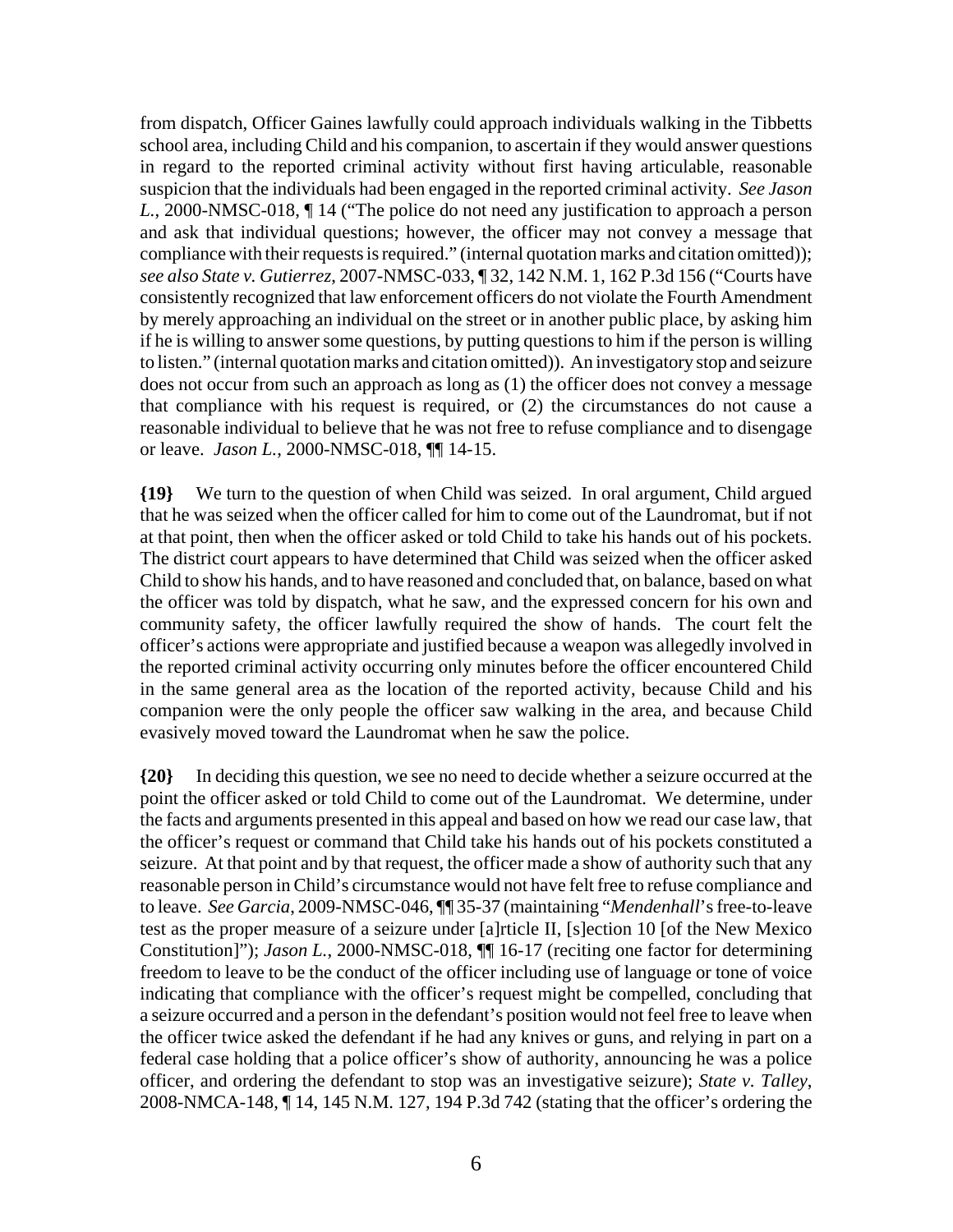defendant to remove his hand from his pocket constituted a show of authority and that a show of authority is a restraint when the subject submits to that authority).

**{21}** This show-of-hands point required articulable, reasonable suspicion that Child had engaged in criminal activity in order for the officer to initiate, as he did, an investigatory detention of Child. *See State v. Funderburg*, 2008-NMSC-026, ¶ 15, 144 N.M. 37, 183 P.3d 922 (stating that reasonable suspicion is a "commonsense, nontechnical conception[], which requires that officers articulate a reason, beyond a mere hunch, for their belief that an individual has committed a criminal act" (alteration in original) (internal quotation marks and citation omitted)); *Gutierrez*, 2007-NMSC-033, ¶ 29 ("The Fourth Amendment . . . requires that an officer have reasonable, articulable suspicion of criminal activity to justify a temporary seizure for the purpose of questioning[.]"); *Urioste*, 2002-NMSC-023, ¶ 10 ("A police officer cannot forcibly stop an individual for purposes of investigation merely on the basis of an inchoate and unparticularized suspicion or hunch that criminal activity may be afoot." (internal quotation marks and citation omitted)); *Jason L.*, 2000-NMSC-018, ¶ 20 (stating that "[a] reasonable suspicion is a particularized suspicion . . . that a particular individual, the one detained, is breaking, or has broken, the law" and that "[r]easonable suspicion must exist at the inception of the seizure").

**{22}** We specifically limit our holding as to seizure to the facts and to the arguments in this case. Child at no time argued in the district court or in this Court the question whether under these or analogous circumstances, including when an encounter has not yet turned into a seizure or investigative detention, an officer should be permitted, for safety reasons, without having individualized and articulable, reasonable suspicion of criminal activity, to merely ask a person to take his hands out of his pockets before continuing with an intended voluntary or consensual encounter. *See State v. Nettles*, 855 P.2d 699, 702 (Wash. Ct. App. 1993) (stating that in furtherance of the community-caretaker function "it is not unreasonable to permit a police officer in the course of an otherwise permissive encounter to ask an individual to make his hands visible"); *see also People v. Hardrick*, 60 P.3d 264, 269 (Colo. 2002) (holding that in a circumstance in which a third party inserts himself into a situation where an officer is engaged in a valid search or arrest the officer "may ask the interloper to show his hands" in order to ensure officer safety); *State v. Jennings*, 99 P.3d 1145, 1149-50 (Kan. Ct. App. 2004) (indicating that the officer's statement to subjects to remove their hands from their pockets during a voluntary encounter "was simply made for officer safety reasons and would not communicate to a reasonable person that he or she was not free to leave" and therefore did not turn the voluntary encounter into a seizure). We intimate no view one way or another on this question, leaving it perhaps for another day.

**{23}** The difficult and close question for us to answer is whether the circumstances leading up to the request for a show of hands gave rise to articulable, reasonable suspicion that Child was involved in criminal activity. The State contends that the following circumstances are sufficient to create articulable, reasonable suspicion. Officer Gaines was investigating the use of a gun in a drug transaction in a particular area. This criminal activity was within two blocks of the Laundromat. The officer saw Child and his companion walking from the direction of the school. The two were the only people the officer saw walking in the Laundromat area. The officer saw that they had their hands in their pockets. When he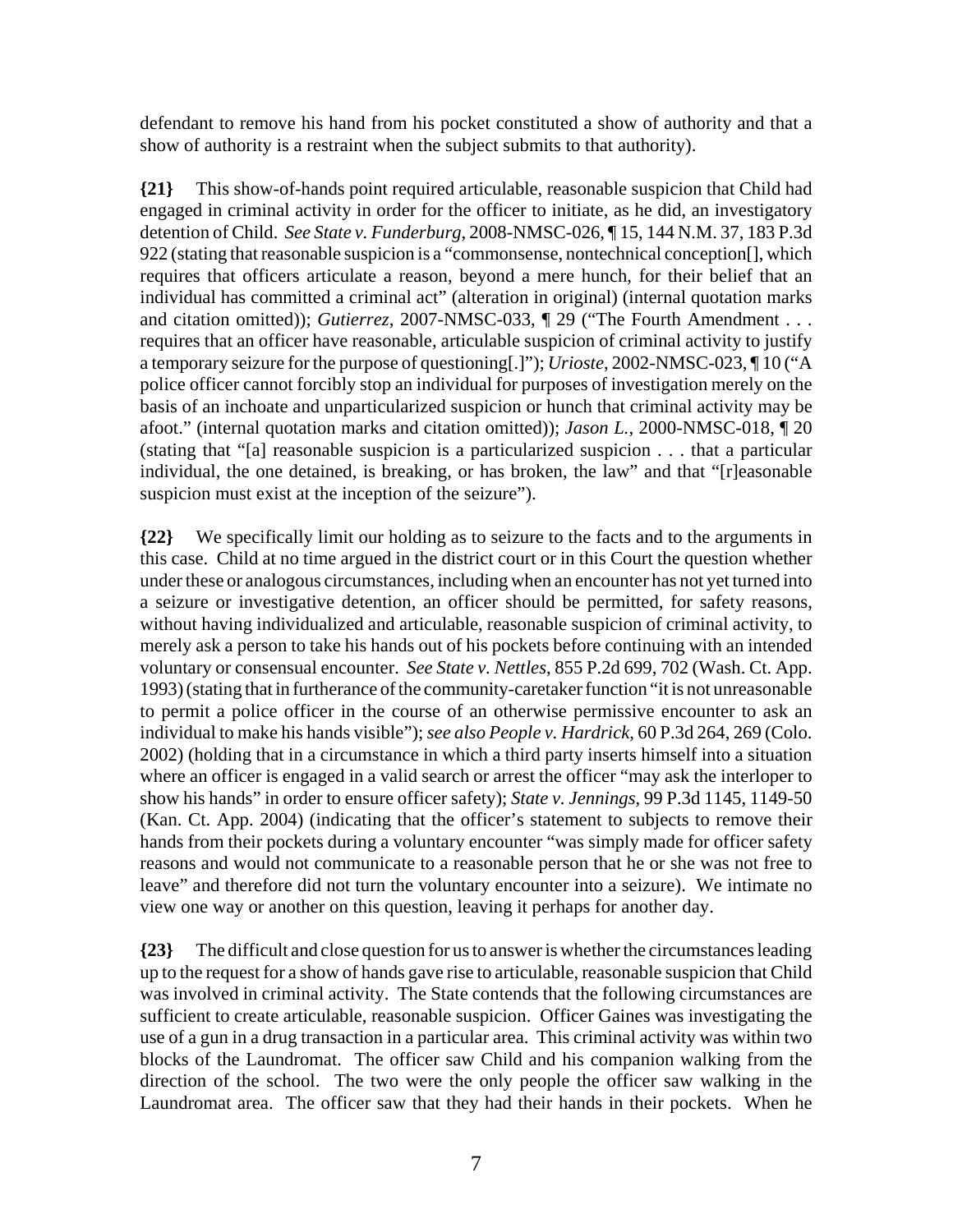hollered, the officer saw that Child saw him, and he saw Child immediately dart into the Laundromat. At the same time, Child's companion complied with the officer's request to talk to them. The State's underlying thrust is that of proximity of the encounter with Child to the area of the reported activity. *See State v. Cobbs*, 103 N.M. 623, 625-27, 711 P.2d 900, 902-04 (Ct. App. 1985) (determining that officers dispatched to investigate suspicious persons in the area of a suspected residential burglary in progress, where two men were reportedly repeatedly approaching the residence and returning to a vehicle parked behind the residence, had reasonable suspicion to stop a vehicle as it was leaving and to proceed to conduct a patdown of the two occupants); *see also State v. Jimmy R.*, 1997-NMCA-107, ¶¶ 2-3, 124 N.M. 45, 946 P.2d 648 (determining that the officer had reasonable suspicion to seize subjects who were in the vicinity of reported criminal activity when the officer observed no other persons in the area and the subjects began to walk away when the officer drove up); *State v. Watley*, 109 N.M. 619, 624, 788 P.2d 375, 380 (Ct. App. 1989) (upholding an investigative stop and detention of a suspect where, under the totality of the circumstances, including the fact that the subject was in the immediate area of the recently reported criminal activity, the officer "could reasonably have concluded that [the] defendant may have been involved in the commission of the reported offense").

**{24}** We must disagree. The proximity basis on which the State relies is not sufficient in this case to support the necessary individualized articulable, reasonable suspicion at the point the officer told Child to take his hands out of his pockets following which Child complied to the extent of first taking one hand out, and later taking both hands out. The evidence produced from the ensuing patdown was therefore unlawfully obtained and should have been suppressed.

## **CONCLUSION**

**{25}** We reverse the district court's denial of Child's motion to suppress. The motion should have been granted and the evidence in question should have been suppressed. We remand for further proceedings in accordance with this opinion.

## **{26} IT IS SO ORDERED.**

## **JONATHAN B. SUTIN, Judge**

**\_\_\_\_\_\_\_\_\_\_\_\_\_\_\_\_\_\_\_\_\_\_\_\_\_\_\_\_\_\_\_\_\_\_\_\_**

**WE CONCUR:**

**CYNTHIA A. FRY, Chief Judge**

### **\_\_\_\_\_\_\_\_\_\_\_\_\_\_\_\_\_\_\_\_\_\_\_\_\_\_\_\_\_\_\_\_\_\_\_ MICHAEL D. BUSTAMANTE, Judge**

**\_\_\_\_\_\_\_\_\_\_\_\_\_\_\_\_\_\_\_\_\_\_\_\_\_\_\_\_\_\_\_\_\_\_\_**

**Topic Index for** *State v. Eric. K.***, No. 28,583**